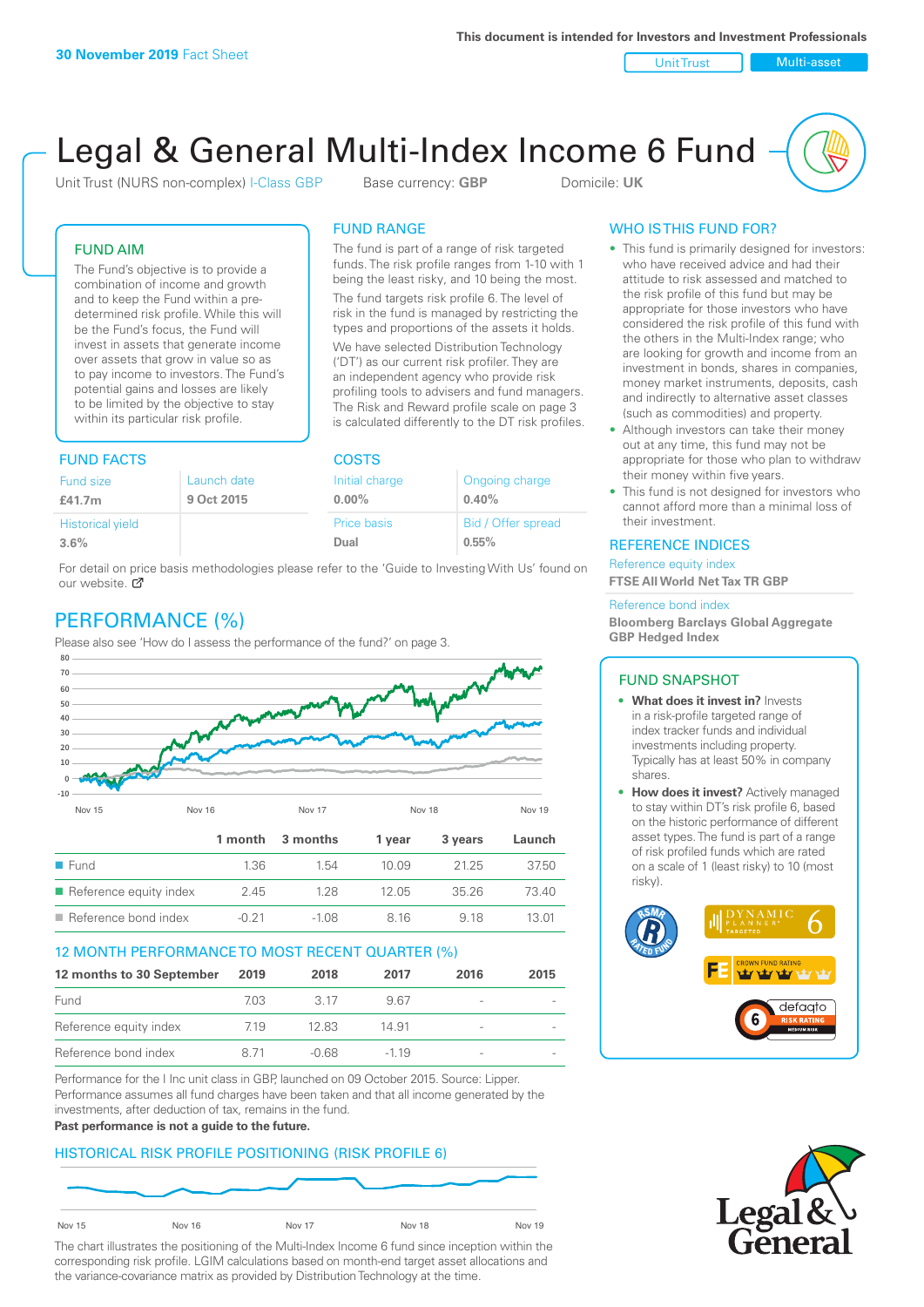# Legal & General Multi-Index Income 6 Fund

Unit Trust (NURS non-complex) I-Class GBP

# PORTFOLIO BREAKDOWN

All data source LGIM unless otherwise stated. Totals may not sum due to rounding.





## FUND MANAGERS

The fund managers have responsibility for managing the multi-index fund range. They are part of the Multi-Asset Funds (MAF) team in LGIM. This team focuses on designing and managing multi-asset funds that are tailored to match the specific objectives of various client types. The team sits within a wider Asset Allocation team which combines both depth of experience with a broad range of expertise from different fields, including fund management, investment consulting and risk management roles.

# TOP 10 HOLDINGS (%)

| <b>L&amp;G UK Index Trust</b>                                    | 12.4 |
|------------------------------------------------------------------|------|
| iShares UK Dividend UCITS ETF                                    | 10.2 |
| L&G Emerging Markets Government Bond (US\$) Index Fund           | 7.9  |
| L&G Emerging Markets Government Bond (Local Currency) Index Fund | 7.8  |
| L&G High Income Trust                                            | 6.2  |
| L&G US Index Trust                                               | 5.9  |
| L&G Global Emerging Markets Index Fund                           | 4.9  |
| L&G European Index Trust                                         | 4.8  |
| <b>L&amp;G Pacific Index Trust</b>                               | 4.7  |
| L&G Global Listed Infrastructure Index Fund                      | 4.1  |